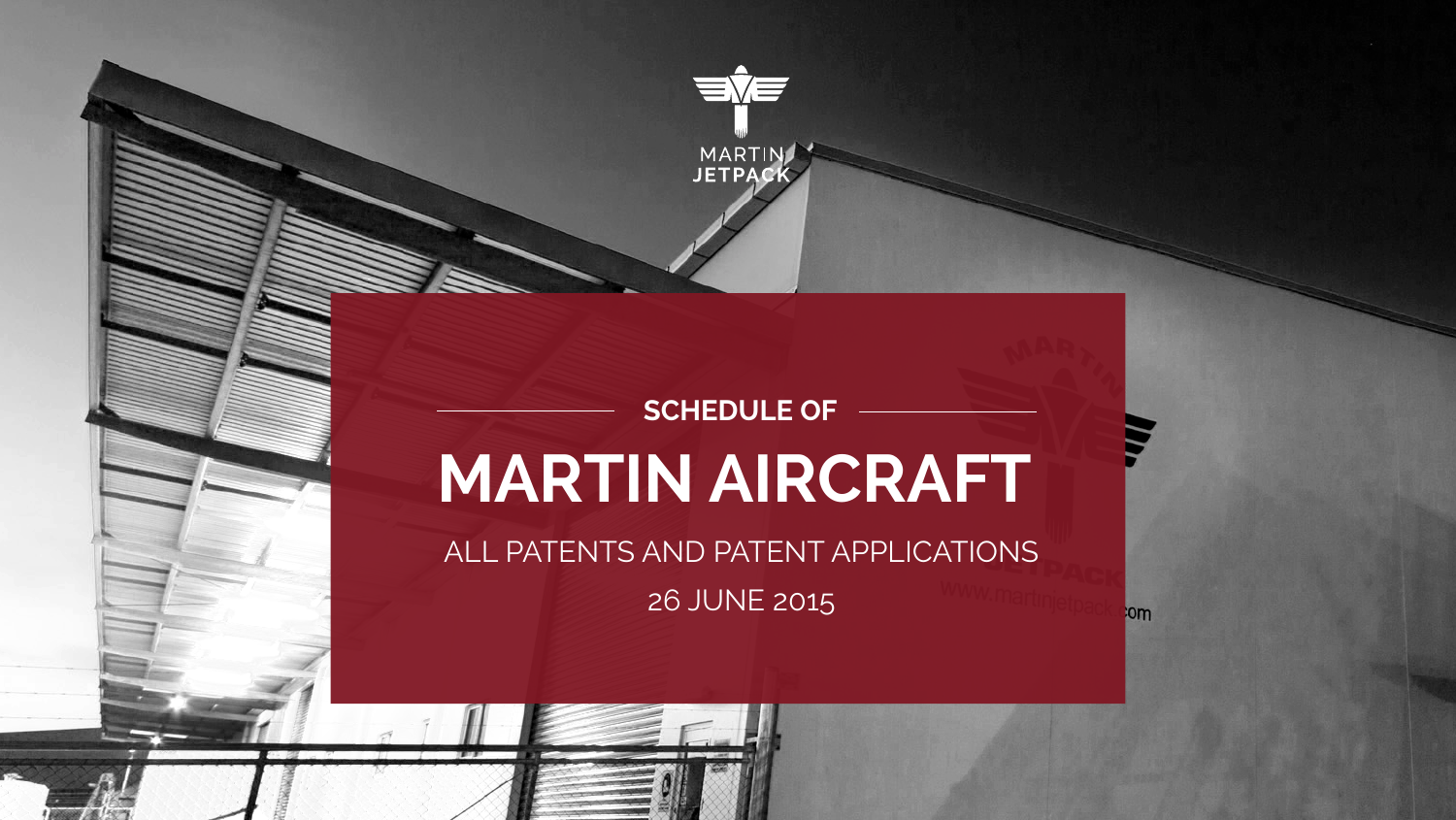### **REGISTRATIONS**

| File no. | IP<br><b>Type</b> | <b>Title</b>                                                   | Country       | <b>Registration no.</b> | <b>Filing date</b> | <b>Annuities</b><br>due | Registration<br>date | <b>Expiry date</b> |
|----------|-------------------|----------------------------------------------------------------|---------------|-------------------------|--------------------|-------------------------|----------------------|--------------------|
| 14880    | Patent            | Propulsion device<br>incorporating radiator<br>cooling passage | Australia     | 2009263090              | 13/05/2009         | 13/05/2016              | 12/12/2013           | 13/05/2029         |
| 13676    | Patent            | <b>Propulsion Device</b>                                       | Australia     | 2006219141              | 24/02/2006         | 24/02/2016              | 15/08/2013           | 24/02/2026         |
| 13683    | Patent            | <b>Propulsion Device</b>                                       | China         | 200680007137.3          | 24/02/2006         | 24/02/2016              | 14/10/2009           | 24/02/2026         |
| 13682    | Patent            | <b>Propulsion Device</b>                                       | Eurasia       | 012396                  | 24/02/2006         | 24/02/2016              | 30/10/2009           | 24/02/2026         |
| 14877    | Patent            | Propulsion device<br>incorporating radiator<br>cooling passage | Eurasia       | 019604                  | 13/05/2009         | 13/05/2016              | 11/12/2013           | 13/05/2029         |
| 13685    | Patent            | <b>Propulsion Device</b>                                       | <b>Israel</b> | 185465                  | 24/02/2006         | 24/02/2016              | 31/03/2011           | 24/02/2026         |
| 13681    | Patent            | <b>Propulsion Device</b>                                       | Japan         | 5224823                 | 24/02/2006         | 22/03/2016              | 22/03/2006           | 24/02/2006         |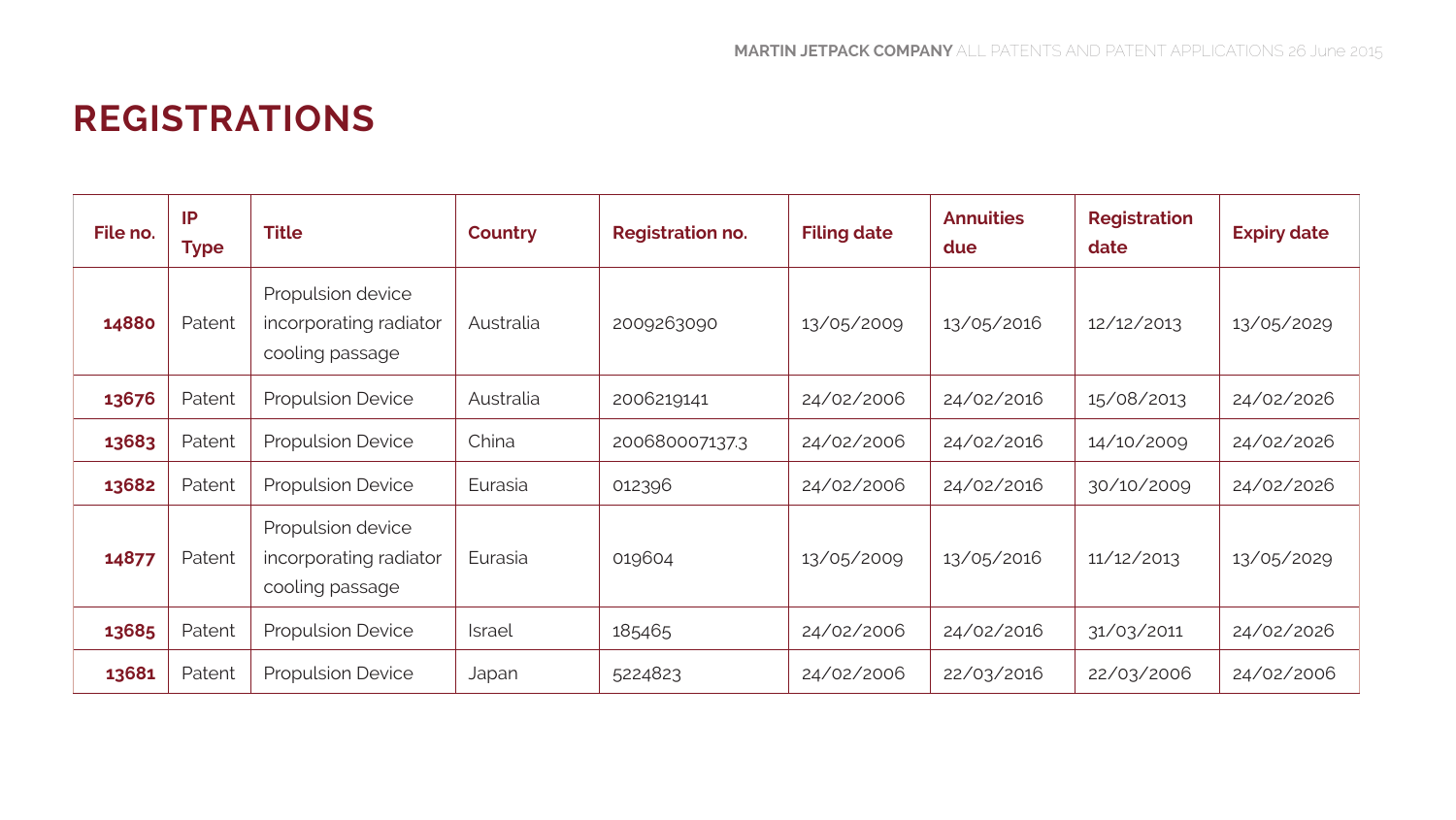#### **REGISTRATIONS**

| 14883 | Patent | Propulsion device<br>incorporating radiator<br>cooling passage | Japan        | 5510872    | 13/05/2009 | 04/04/2017             | 04/04/2014            | 13/05/2029 |
|-------|--------|----------------------------------------------------------------|--------------|------------|------------|------------------------|-----------------------|------------|
| 6841A | Patent | <b>Propulsion Device</b>                                       | New Zealand  |            | 04/03/2005 | Fees paid<br>to expiry | 07/06/2007            | 24/02/2026 |
| 14043 | Patent | Propulsion device<br>incorporating radiator<br>cooling passage | New Zealand  | 569455     | 27/06/2008 | Fees paid<br>to expiry | 11/02/2010            | 13/05/2029 |
| 14420 | Patent | Training system                                                | New Zealand  | 578511     | 20/07/2009 | Fees paid<br>to expiry | 05/04/2011            | 15/07/2030 |
| 14885 | Patent | Propulsion device<br>incorporating radiator<br>cooling passage | South Africa | 2011/00593 | 13/05/2009 | 13/05/2016             | Granted<br>28/09/2011 | 13/05/2029 |
| 12810 | Patent | <b>Propulsion Device</b>                                       | <b>USA</b>   | 7484687    | 26/10/2005 | 03/08/2016             | Granted<br>03/02/2009 | 20/11/2025 |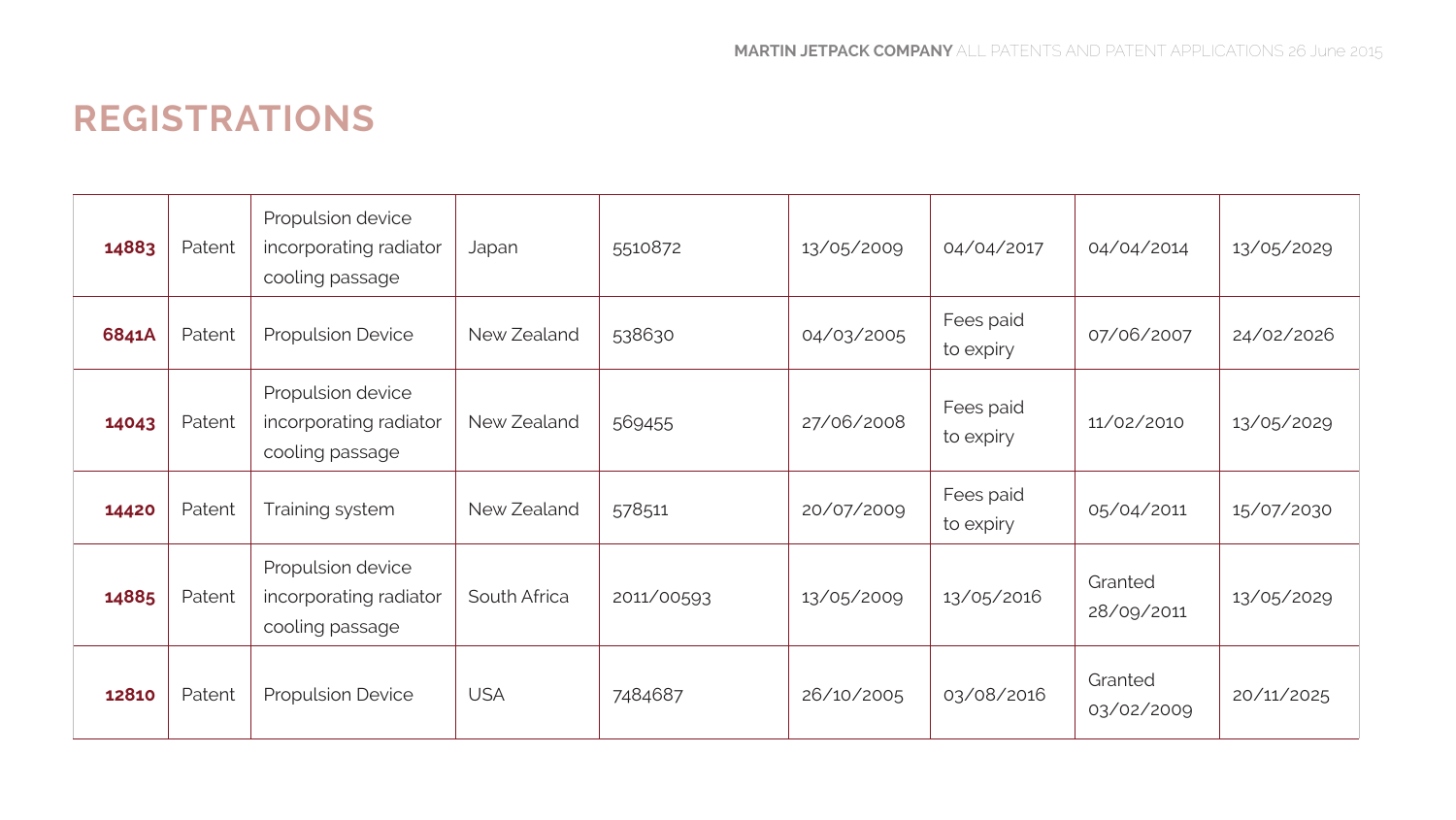#### **REGISTRATIONS**

| 14874 | Patent | Propulsion device<br>incorporating radiator<br>cooling passage | <b>USA</b>    | 8,608,103  | 13/05/2009 | 17/06/2017 | 17/12/2013            | 26/05/2030 |
|-------|--------|----------------------------------------------------------------|---------------|------------|------------|------------|-----------------------|------------|
| 13677 | Patent | Propulsion Device                                              | Canada        | 2599342    | 24/02/2006 | 24/02/2016 | Granted<br>27/05/2014 | 24/02/2026 |
| 14875 | Patent | Propulsion device<br>incorporating radiator<br>cooling passage | Canada        | 2731205    | 13/05/2009 | 13/05/2016 | Granted<br>05/08/2014 | 13/05/2029 |
| 13679 | Patent | Propulsion Device                                              | Europe        | 06716806.2 | 24/02/2006 | 28/02/2016 | Granted<br>08/04/2015 | 24/02/2026 |
| 14881 | Patent | Propulsion device<br>incorporating radiator<br>cooling passage | <b>Israel</b> | 209906     | 13/05/2009 | 13/05/2019 | 31/01/2009            | 13/05/2029 |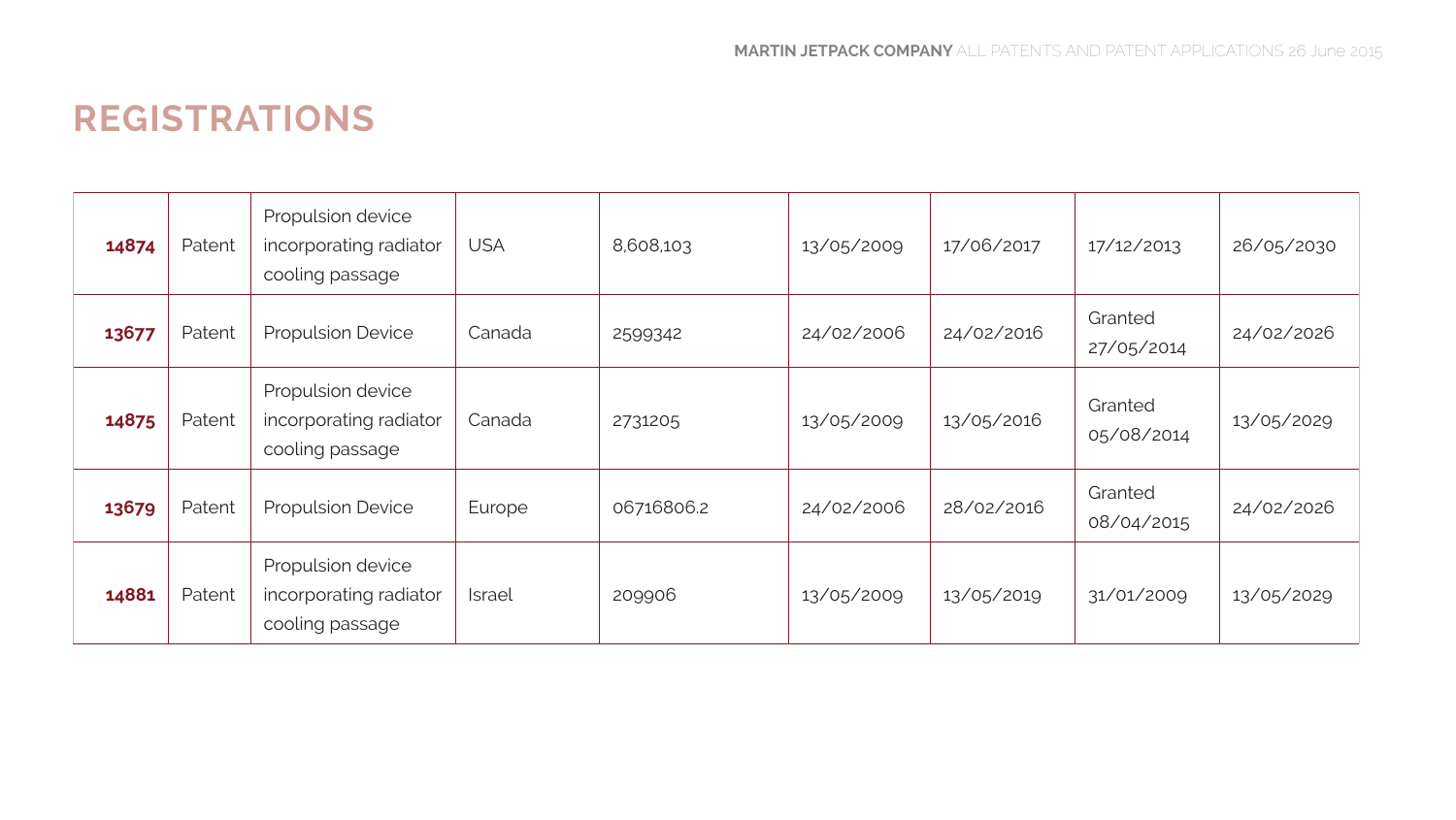## **PENDING APPLICATIONS**

| File no. | IP<br><b>Type</b> | <b>Title</b>                                                      | Country       | Application no. | <b>Filing date</b> | Request<br><b>Examination</b>                                 | <b>Annuities</b><br>due | <b>Comments</b>                   | <b>Expiry date</b> |
|----------|-------------------|-------------------------------------------------------------------|---------------|-----------------|--------------------|---------------------------------------------------------------|-------------------------|-----------------------------------|--------------------|
| 13678    | Patent            | <b>Propulsion Device</b>                                          | <b>Brazil</b> | Plo609185-7     | 24/02/2006         | Examination<br>requested<br>2009                              | 24/02/2016              | Awaiting<br>Examination           | 24/02/2026         |
| 14879    | Patent            | Propulsion device<br>incorporating<br>radiator cooling<br>passage | Brazil        | PI 0914967-8    | 13/05/2009         | Request has<br>been filed                                     | 27/05/2016              | Awaiting<br>Examination           | 13/05/2029         |
| 15207    | Patent            | Training system                                                   | Europe        | 10802017.3      | 15/07/2010         |                                                               | 31/07/2015              | Under<br>Examination              | 15/07/2030         |
| 14878    | Patent            | Propulsion device<br>incorporating<br>radiator cooling<br>passage | Europe        | 09770442.3      | 13/05/2009         | Yes - this was<br>necessary at<br>filing and has<br>been done | 31/05/2016              | Awaiting<br>Examination<br>report | 13/05/2029         |